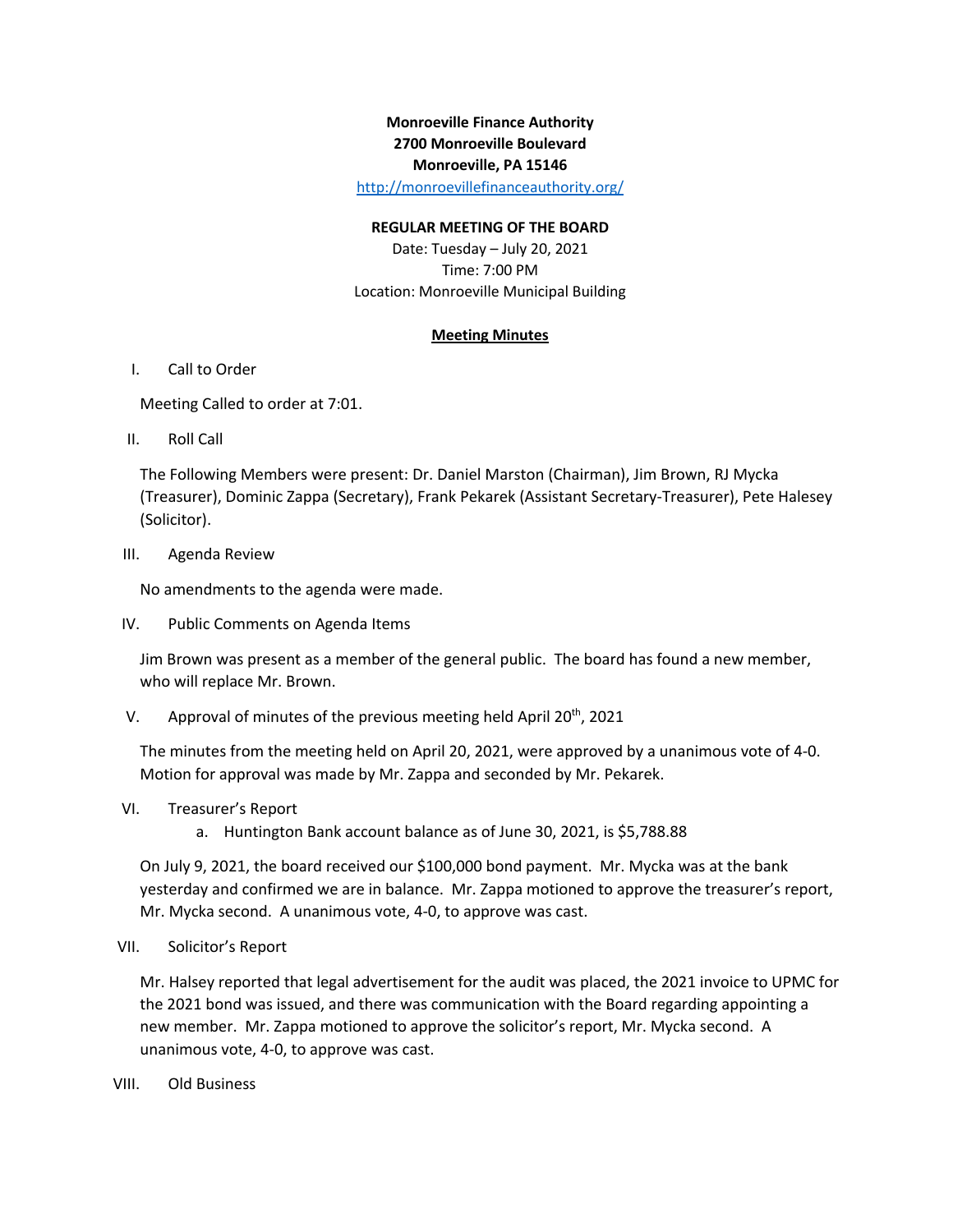There were no pending action items.

### IX. New Business

The board considered the following invoices for payment. Mr. Mycka motioned to approve the four invoices under a blanket motion. Mr. Pekarek seconded. The motion passed by a unanimous vote (4-0).

- a. Maiello, Brungo, & Maiello invoice #98452 in the amount of \$180.00
- b. Maiello, Brungo & Maiello invoice #98596 in the amount of \$211.58
- c. Redshift invoice #MFA-1000C in the amount of \$87.50
- d. Redshift invoice #MFA-6296E in the amount of \$477.00
- e. Consideration of Redshift Website Hosting & Maintenance Agreement
- f. Consideration of the IT Consulting Agreement with James H. Brown

There was a little discussion regarding the Redshift Website Hosting & Maintenance Agreement, the main note was that the cost went up to \$190.00. Mr. Zappa motioned to approve Dr. Marston to sign the Redshift Agreement. Mr. Pekarek second. A unanimous vote for approval, 4-0, was cast.

Dr. Marston introduced the new member, Andrew Kennedy, who was unable to attend the meeting. He will replace Mr. Brown on the board.

Additionally, there was discussion regarding Mr. Brown and the board creating an IT Consulting Agreement. Mr. Brown explained that after he was informed of the new member replacing him, he attempted to create a new email to transition ownership of the OneDrive account to the board. This was not possible due to the OneDrive account becoming inactive if Mr. Brown would leave and delete his connection to the account. The board then discussed that Mr. Brown could continue as a consultant and manage the OneDrive account. Dr. Marston thought that the board could appoint Mr. Brown and, in that situation, wouldn't need a formal agreement. Mr. Brown said, yes, the board would need to appoint him; however, it would need to be pending a formal agreement. In terms of compensation, we would need to set up an independent contractor agreement between Mr. Brown and the Authority. If that happens, Mr. Brown believes legally there would need to be some compensation and he would suggest it to be \$1.00. Mr. Halesey agreed that we can contract with an individual who will provide a service to the Authority and that we should appoint Mr. Brown as a consultant pending an agreement with the solicitor pending approval at the next meeting.

Dr. Marston did have a concern about the documents being handled by a third party, but Jim reiterated the importance of the written agreement. Mr. Halesey then explained that in the agreement it would outline that if the relationship would dissolve, it would be written that there would be a transition period. Mr. Brown then said that we will need to put in a secondary person for access as a backup. This person would be provided paper copies of passwords, settings, etc. Mr. Halesey then said we can create a mutual scope of work between Mr. Brown and the Authority. Dr. Marston also would like the agreement to cover more general things, outside of just IT, in case the board has questions about the processes.

Mr. Mycka motioned to provisionally approve Mr. Brown as an IT Consultant pending creation of an Independent Contractor Agreement to be finalized at the next meeting. Mr. Zappa seconded. A unanimous vote of approval, 4-0, was cast.